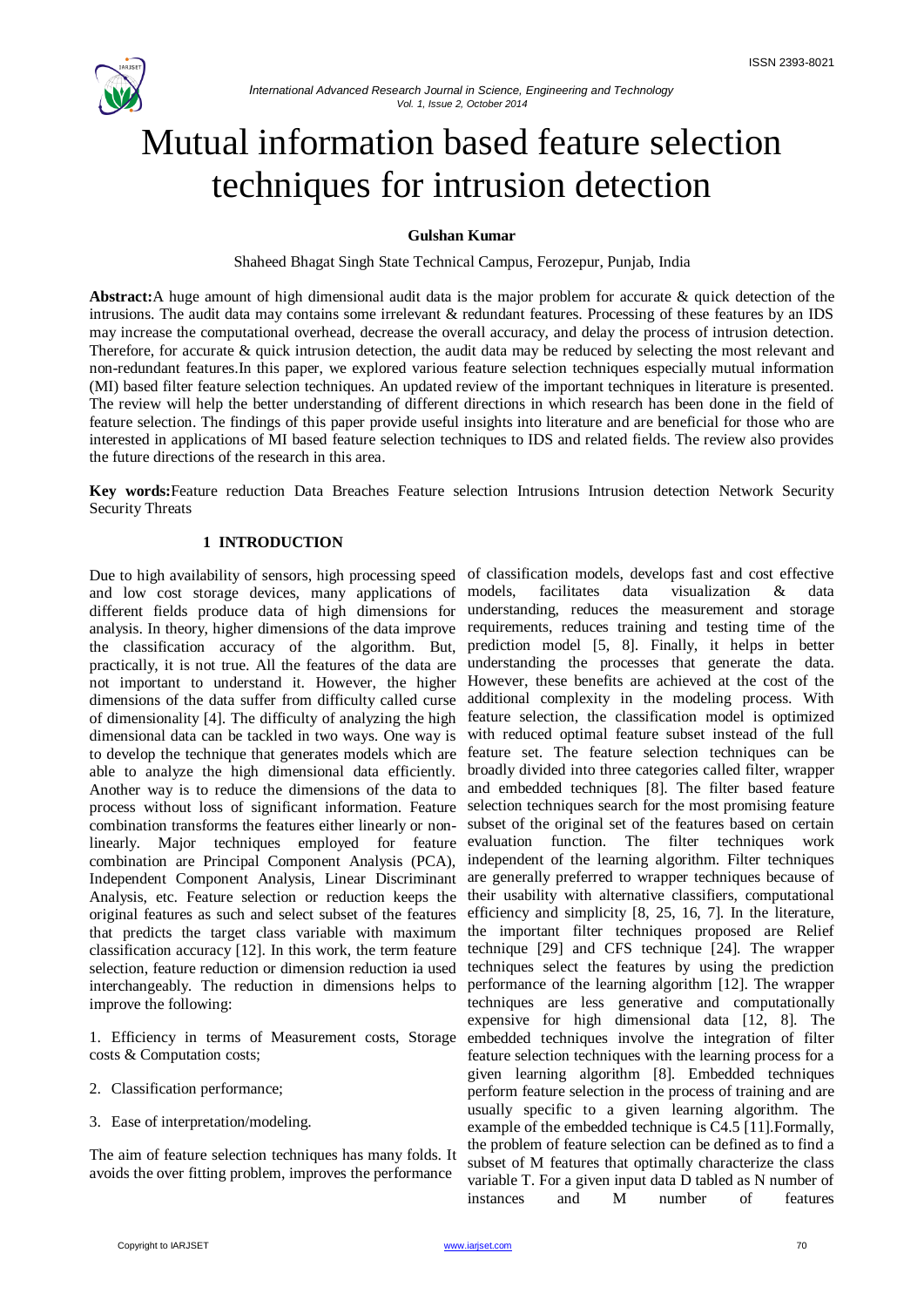

T. The optimal characterization of the class variable depends upon two factors. The first factor is the searching algorithms that search the best subset of features meeting the optimal characterization condition. In spite of exhaustive searching, many other techniques like forward search, backward elimination, sequential forward floating search, etc. have been proposed in the literature [10, 9]. Second factor is the condition that defines the optimal characterization. Generally, the condition is minimal classification error rate or maximal of dependency of the class variable on the subset of features.

Article overview: following this introduction, section 2 highlights the important studies of mutual information (MI) based feature selection for intrusion detection. The section also presents the basic concepts and related work 3. Dependence measures: Dependence measures or in the field. Finally, the paper concludes the current scenario of MI based feature selection techniques in general and especially for intrusion detection.

## **2 MUTUAL INFORMATION (MI) BASED FEATURE SELECTION**

Feature selection:Mutual information based In the literature, many techniques have been proposed for a filter based feature selection. For any filter based feature selection technique, there are four essential steps:

- 1. Subset generation
- 2. Evaluation
- 3. Stopping criterion
- 4. Validation

Subset generation involves the searching process that generates candidate feature subsets for evaluation based on a certain search strategy. Each candidate subset is evaluated and compared with the previous best one according to evaluation criteria. If the new subset produces better results, it replaces previous best one. This process is repeated until a given stopping condition is satisfied [6]. These techniques differ in the evaluation process of relevance of the features. The evaluation process may consist of subset selection or feature ranking. Subset selection process selects the relevant features and discards the irrelevant feature. Whereas, feature ranking process ranks the feature in a certain order of degree of relevance [8, 20]. The feature ranking process determines the importance of the individual features, and it neglects possible interaction of the features. In literature, many metrics have been suggested to measure the relevance of features. [6] divided the evaluation measures into five classes: 1) distance, 2) information (or uncertainty), 3) dependence, 4) consistency, and 5) classifier error rate.

1. Distance measures: It is also known as separability, divergence, or discrimination measure. For a two class problem, a feature  $f_i$  is preferred to another feature  $f_j$ . If  $f_i$ 

*i*=1,2,...,*M* and target class variable induces a greater difference between the two-class conditional probabilities than  $f_j$ ; if the difference is zero then  $f_i$  and  $f_j$  are indistinguishable. Distance measure is employed in [11, 13].

> 2. Information measures: These measures typically determine the information gain from a feature. The information gain from a feature  $f_i$  is defined as the difference between the prior uncertainty and expected posterior uncertainty using  $f_i$ . Feature  $f_i$  is preferred to feature  $f_j$  if the information gain from feature  $f_i$  is greater than that of feature  $f_j$ . An example of this type is entropy. Information measure is employed by [3] and [26].

> correlation measures quantify the ability to predict the value of one variable from the value of another variable. The correlation coefficient is a classical dependence measure and can be used to find the correlation between a feature and the class variable. If the correlation of feature  $f_i$  with class variable C is higher than the correlation of

feature  $f_j$  with C, then feature  $f_i$  is preferred to  $f_j$ . A slight

variation of this is to determine the dependence of a feature on other features. This value indicates the degree of redundancy of the feature. All evaluation functions based on dependence measures can be classified as distance and information measures. But, these are still kept as a separate category because, conceptually, they represent a different viewpoint. Dependence measure is employed by [22].

4. Consistency measures: This type of evaluation measures is characteristically different from the other measures because of their heavy reliance on the training dataset and use of Min-Features bias in selecting a subset of features. Min-Features bias prefers consistent hypotheses definable over as few features as possible. These measures find out the minimal size subset that satisfies the acceptable inconsistency rate that is usually set by the user. Consistency measure is employed by [1] and [18].

The above types of evaluation measures are known as "filter" techniques because of their independence from any particular classifier that may use the selected features output of the feature selection technique.

5. In contrast to the above filter techniques, there are also classifier error rate measures (also called wrapper techniques), that is used by a classifier is used for evaluating feature subsets [12]. As the features are selected using the classifier that later uses these selected features in predicting the class labels of unseen instances, the accuracy level is very high although computational cost is rather high compared to the other measures.

These metrics are used to measure the correlation between two variables. There are two types of correlation, i.e.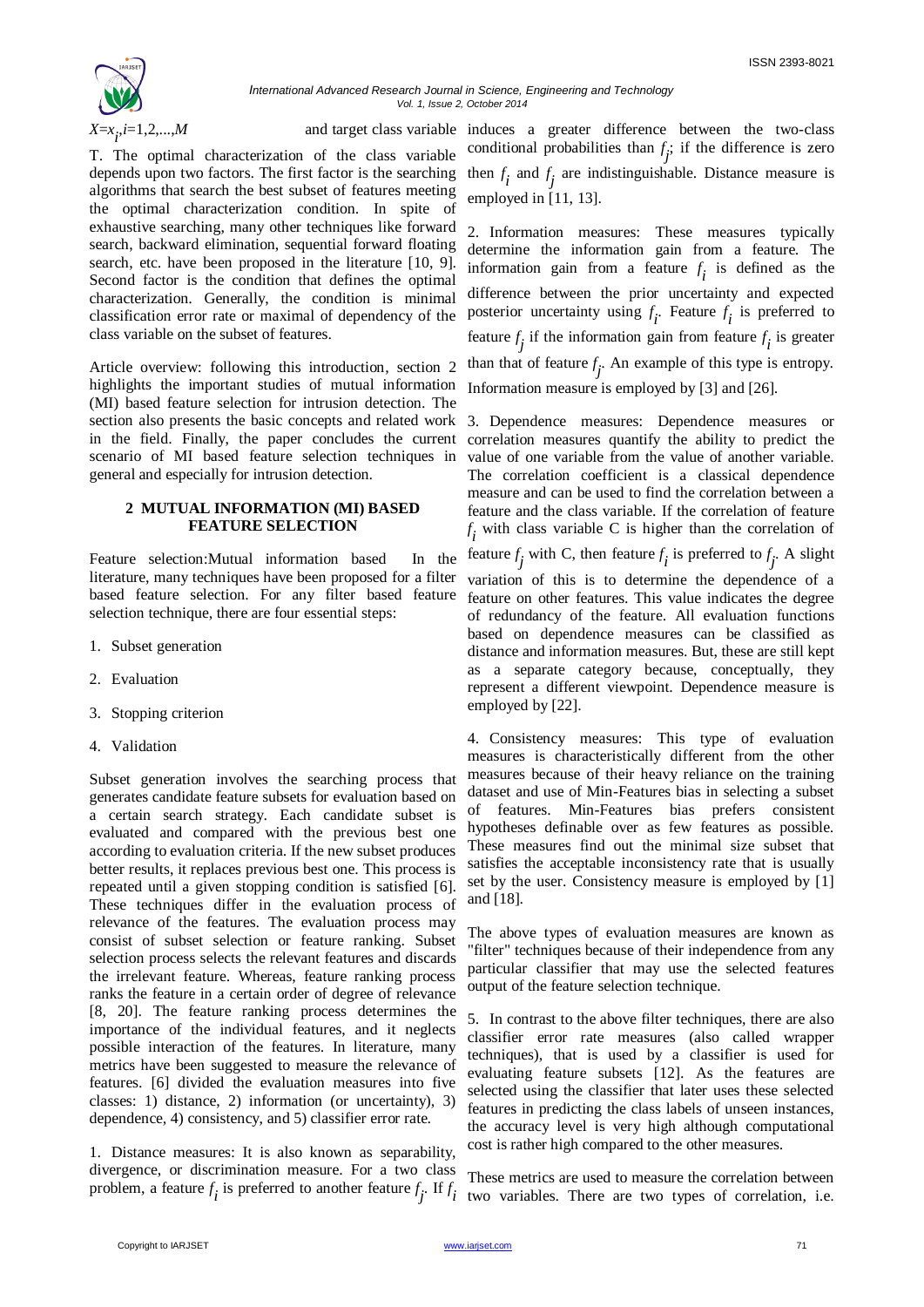

square regression error and maximal information probability of X and Y random variables. compression index. But, the linear correlation is not assumed among the features of real world data [29]. The nonlinear correlation can be measured using many different metrics. Many researchers used entropy as information theory based metric to measure the nonlinear correlation between the features. Because, entropy is a better metric to measure the uncertainty of the feature [19]. Entropy measures the uncertainty between two random variables. So, entropy based Mutual Information (MI) metric can be used to represent the dependencies of features effectively [19, 23]. MI is one of the information metric used to measure the relevance of features taking into account the higher order statistical structures existing in the data. Many researchers proposed feature selection techniques based upon MI on different evaluation functions for measuring the relevance of features [12, 16, 17, 10, 19, 23].

#### 2.1 Basic concepts

Here, in this section preliminaries of mutual information are described. Basic definitions are given for better This gives the information added by Y about X which is understanding of various feature evaluation functions in not contained in Z. terms of mutual information.

Information theory was initially developed to find fundamental limits on compressing and reliably communicating the data [19]. Here, entropy is used as a In the literature, many researchers used MI to measure the key measure of information. It is capable to measure the uncertainty of random variables quantitatively and the amount of information shared by them effectively.

Let  $X$  be a random variable with discrete values, its entropy  $H(X)$  can be computed as

$$
H(X) = -\sum_{x \in X} p(x) \log(p(x)) \tag{1}
$$

where  $p(x)$  is the probability density function for X.

Joint entropy of X and Y variables is defined as

$$
H_j(X,Y) = -\sum_{y \in Y} \sum_{x \in X} p(x,y) \log(p(x,y))
$$
\n<sup>(2)</sup>

where  $p(x, y)$  gives the joint probability of X and Y random variables.

The entropy of X variable after observing the values of another variable Y is called conditional entropy and is defined as

$$
H_c(X|Y) = -\sum_{y \in Yx \in X} \sum p(x,y) \log(p(x|y)) \tag{3}
$$

linear and nonlinear. The linear correlation can be where  $p(x|y)$  is the posterior probabilities of X variable measured by using a linear correlation coefficient, least given the values of Y variable and  $p(x, y)$  give the joint

> The mutual information is defined as the amount of information shared by two variables. For variables X and Y, it is computed as

$$
MI(X,Y) = -\sum_{y \in Y} \sum_{x \in X} p(x,y) \log(\frac{p(x,y)}{p(x)p(y)})
$$
(4)

where  $p(x, y)$  gives the joint probability of X and Y random variables and  $p(x)$ ,  $p(y)$  are the probability density functions of variable X and Y respectively. A large value of MI signifies high correlation of two variables. Zero value indicates that two variables are not correlated.

Conditional MI is defined as the amount of information shared by two variables when the third is known. The conditional MI between variables X and Y given Z is computed as

$$
MI(X,Y|Z) = H_c(X|Z) - H_c(X|Y,Z)
$$
 (5)

## 2.2 Related work

Feature selection:Mutual information based:Related work correlation or relevance of two or more variables [2, 28, 16, 27, 7, 23, 19, 21]. A review of representative studies of MI based feature selection techniques is presented in chronological order as below:

[2] proposed a technique called MIFS (Mutual Information based Feature Selection) that utilized MI to reduce the number of features. He suggested that a good set of features are not relevant individually but also non redundant with respect to each other. That means features should be highly correlated with target class variable and not be correlated with each other. The evaluation function used for selection of feature subset was

$$
EvalFunc = MI(X_n, Y) - \beta^* \sum_{k=1}^{n} MI(X_n, Y_k) \quad (6)
$$

The first factor of expression gives the feature relevance and second factor measures the penalty for correlation of the feature with each other. Here, MI ( ) is a function to compute the mutual information between two random variables. The β is the parameter to be determined empirically that varies between 0 and 1. Putting β equal to zero assumes that features are independent. Greater values of β put emphasis on reducing inter feature correlation. The authors used the tradeoff between relevance and redundancy but ignored class conditional interaction term between the features. Another issue, that is noticeable here that it evaluates features from the view of the individual,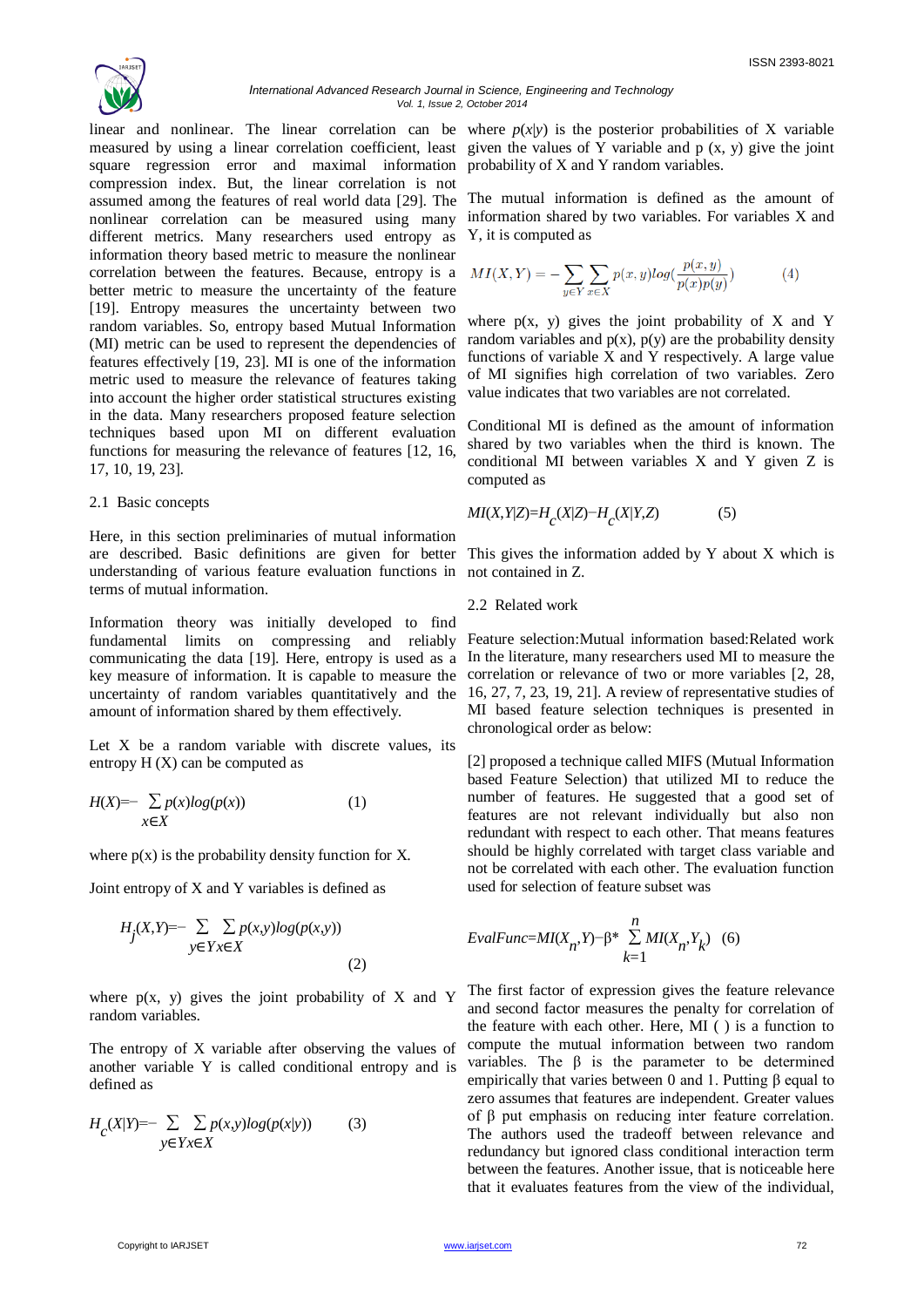

a critical task.

[28] proposed an evaluation function based upon the joint mutual information. The evaluation function was:

$$
EvalFunc = \sum_{k=1}^{n} MI(X_n X_k, Y)
$$
 (7)

The authors used the information between class variable and joint random variable. The joint random variable was obtained by pairing the candidate feature with already selected features. The author ignored the class conditional interaction information term again.

[16] proposed a technique called MIFS-U which is an improvement over the technique proposed by [2]. MIFS-U technique suits the systems where information is uniformly distributed. The evaluation function used was:

$$
EvalFunc = MI(X_n, Y) - \beta * \sum_{k=1}^{n} \frac{MI(X_k, Y)}{H(X_k)} * MI(X_n, X_k)
$$
\n(8)

[27] proposed an evaluation function that measures the gain of combining the candidate feature with already selected features. The feature having a minimum gain with the already selected feature was added to the final subset of features. The evaluation function used was:

$$
EvalFunc=MIN_{k}(MI[(X_{n}^{*}X_{k}, Y)-MI(X_{k}, Y))] \quad (9)
$$

[7] proposed an evaluation function based on the conditional mutual information maximization. The proposed evaluation function measures the information between the candidate feature and the class conditioned on already selected features. The evaluation function expression used was:

$$
EvalFunc = MIN_{k}[(MI(X_{n}, Y|X_{k})]
$$
 (10)

[23] proposed an evaluation function based upon the concept of maximum relevance minimum redundancy (MRMR). The evaluation function used was:

$$
EvalFunc = MI(X_n, Y) - \frac{1}{n-1} * \sum_{k=1}^{n} MI(X_n, X_k) \quad (11)
$$

The above expression is similar to the Equation 6 proposed by [2] in MIFS, where  $β = \frac{1}{n-1}$ .

This technique tightly binds up with a specific classifier to improve performance of the classifier.

[19] proposed a dynamic mutual information based feature selection technique using a special decision tree. The proposed technique used MI as the metric for feature evaluation. They observed that the mutual information is estimated on the whole sampling space in traditional feature selection techniques. This, however, can- not

not the whole. The assigning appropriate value of  $\beta$  is also exactly represent the relevance among features. They proposed a technique that re-computes the MI from unclassified instances of an unselected set of features for each addition of a feature to a subset of the selected features. The proposed technique minimizes the redundancy of the features by computing MI dynamically. But, this technique ignores class conditional interaction information term for the interaction of the candidate feature with already selected features.

> [21] proposed a filter feature selection technique based on feature clustering. This technique built a dissimilarity space using information theoretic measures, in particular conditional mutual information between the features with respect to a relevant variable that represents the class labels. Hierarchical clustering was performed by computing distance based on MI between instances and centroid of the clusters. They proposed maximal-relevantminimal-redundancy criterion based function. The proposed technique outperformed the different state of art feature selection techniques in the task of classification from the point of view of classification accuracy. The technique efficiently implemented the concept of maximal relevance and minimal redundancy to minimize classification error. But, it ignored the feature interaction.

> [15] proposed a dynamic mutual information based feature selection technique using a special decision tree as an extension to study proposed in [19]. The proposed technique used MI as the metric for feature evaluation. They observed that the mutual information is estimated on the whole sampling space in traditional feature selection techniques. This, however, can- not exactly represent the relevance among features. They proposed a technique that re-computes the MI from unclassified instances of an unselected set of features for each addition of a feature to a subset of the selected features. The proposed technique minimizes the redundancy of the features by computing MI dynamically and also consider class interaction information among the features.

> It can be concluded from the above cited discussion that an efficient feature selection technique should select the most relevant features by taking into account the relevance, redundancy and interaction information of the features with respect to the class. The findings of the literature review cited above can be summarized as below and are depicted in Table 1

> 1. Most of the researchers used the whole sample space to compute MI and use their same values throughout the whole process of feature selection [14, 19]. Here, they assume that values of information metrics remain unchanged throughout the whole computations. But, it is not true. As data instances predicted by the current feature subset cannot contribute to compute the relevance of features for unpredicted instances. So, in order to compute the relevance of the current set of features, value of MI should be recomputed only from unpredicted instances.

> 2. Some researchers proposed to consider the relevance of features during the feature selection process. But, they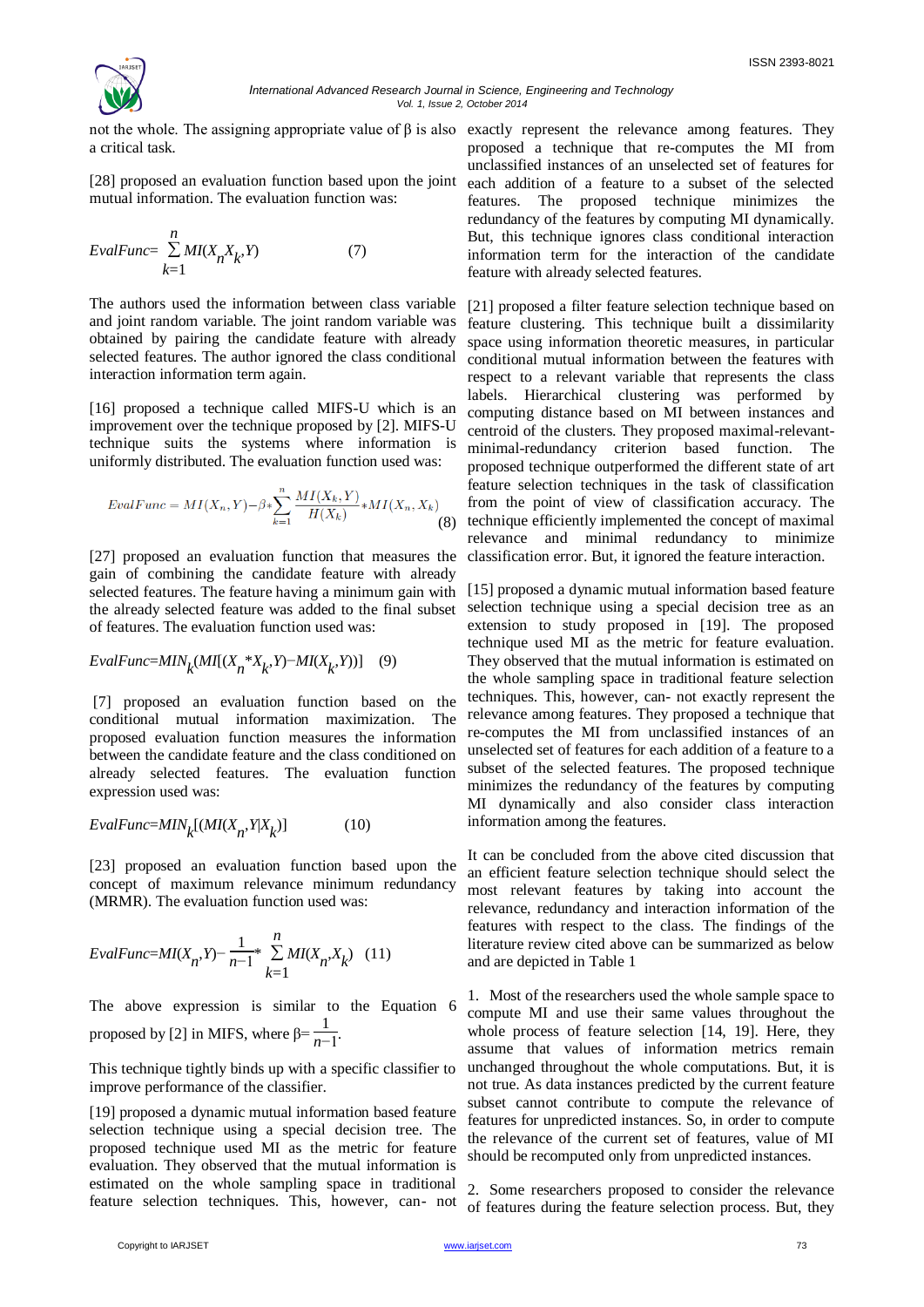

#### *International Advanced Research Journal in Science, Engineering and Technology Vol. 1, Issue 2, October 2014*

ignore redundancy of features. For example, if two selected feature set under the condition of the given class. redundant features. Processing of the redundant features increases the computational overhead.

3. Some researchers considered relevance and redundancy but ignored the class conditional interaction The table 1 summaries the findings of above sections. information. Class conditional interaction information is the information added by the candidate feature to already

features are highly relevant but correlated. Selection of One feature may be irrelevant but become relevant when both the features will result in the selection of the considered in the presence of other features. For example, one variable is irrelevant to predict the output of the XOR function of two variables, but it becomes relevant when predicted in the presence of another variable.

| Study  | Relevance | Redundancy    | Interaction | Dynamic computation |
|--------|-----------|---------------|-------------|---------------------|
|        |           |               | information | for MI              |
| $[2]$  |           | N             | $\times$    | $\times$            |
| $[28]$ |           |               | $\times$    | $\times$            |
| $[16]$ |           |               | $\times$    | $\times$            |
| $[27]$ |           | $\Delta$      | $\times$    | $\times$            |
| $[7]$  |           |               | $\times$    | $\times$            |
| $[23]$ |           | $\mathcal{L}$ | $\times$    | $\times$            |
| $[19]$ |           | $\Delta$      | $\times$    | V                   |
| $[21]$ |           |               | $\times$    | NA                  |
| $[15]$ |           |               |             |                     |

#### Table 1: Comparative summary of MI based feature selection techniques

## **3 CONCLUSIONS**

The aim of this paper is to present an updated review of mutual information based feature selection techniques. This text introduced need and significance of feature selection. It highlighted the use of the mutual information in filter based feature selection and different functions for evaluation of features for selecting the features. The findings of the paper are that an efficient feature selection technique selection the features based on dynamic mutual information by considering relevance, redundancy and class conditional interaction information about the features.

#### **REFERENCES**

- [1] Almuallim, H., Dietterich, T.: Learning boolean concepts in the presence of many irrelevant features. Artificial Intelligence **69**(1), 279–305 (1994)
- [2] Battiti, R.: Using mutual information for selecting features in supervised neural net learning. IEEE Transactions on Neural Networks **5**(4), 537–550 (1994)
- [3] Bell, D., Wang, H.: A formalism for relevance and its application in feature subset selection. Machine learning **41**(2), 175–195 (2000)
- [4] Bellman, R.: Adaptive control processes: a guided tour princeton university press. Princeton, New Jersey, USA (1961)
- [5] Daelemans, W., Hoste, V., De Meulder, F., Naudts, B.: Combined optimization of feature selection and algorithm parameters in machine learning of language. Machine Learning: ECML 2003 pp. 84–95 (2003)

[6] Dash, M., Liu, H.: Consistency-based search in feature selection. Artificial intelligence **151**(1), 155–176 (2003)

- [7] Fleuret, F.: Fast binary feature selection with conditional mutual information. The Journal of Machine Learning Research **5**, 1531– 1555 (2004)
- [8] Guyon, I., Elisseeff, A.: An introduction to variable and feature selection. The Journal of Machine Learning Research **3**, 1157–1182 (2003)
- [9] Jain, A., Duin, R., Mao, J.: Statistical pattern recognition: a review. IEEE Transactions on Pattern Analysis and Machine Intelligence **22**(1), 4–37 (2000). 10.1109/34.824819
- [10] Jain, A., Zongker, D.: Feature selection: Evaluation, application, and small sample performance. IEEE Transactions on Pattern Analysis and Machine Intelligence **19**(2), 153–158 (1997)
- [11] Kira, K., Rendell, L.: A practical approach to feature selection. In: Proc. of the ninth international workshop on Machine learning, pp. 249–256. Morgan Kaufmann Publishers Inc. (1992)
- [12] Kohavi, R., John, G.: Wrappers for feature subset selection. Artificial intelligence **97**(1-2), 273–324 (1997)
- [13] Kononenko, I.: Estimating attributes: Analysis and extension of relief. In: Proc. of European Conference on Machine Learning, Catania, Italy, pp. 171–182 (1994)
- [14] Kumar, G., Kumar, K.: A novel evaluation function for feature selection based upon information theory. In: Proc. of 24th Canadian Conference on Electrical and Computer Engineering (CCECE), pp. 000,395–000,399. IEEE (2011)
- [15] Kumar, G., Kumar, K.: An information theoretic approach for feature selection. Security and Communication Networks **5**(2), 178–185 (2012). 10.1002/sec.303
- [16] Kwak, N., Choi, C.: Input feature selection for classification problems. IEEE Transactions on Neural Networks **13**(1), 143–159  $(2002)$
- [17] Lin, D., Tang, X.: Conditional infomax learning: an integrated framework for feature extraction and fusion. Computer Vision– ECCV pp. 68–82 (2006)